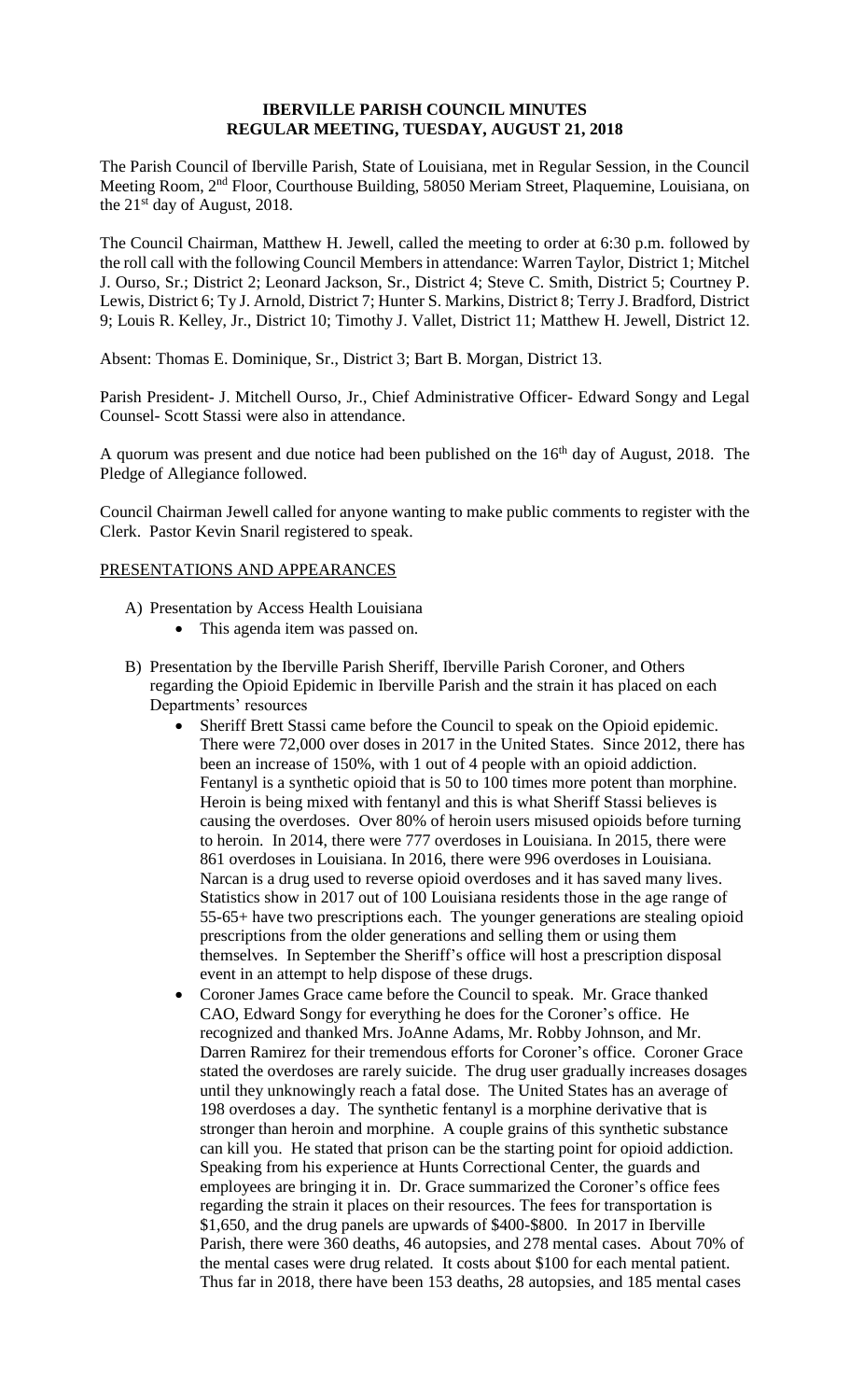in Iberville Parish. Dr. Grace thanked the Council for the opportunity to speak and present this information to the public.

- Chairman Jewell stated he heard that fentanyl disappears in the bloodstream and is harder to detect, and asked if this is correct. Dr. Grace does not think that is correct.
- Pastor Kevin Snaril of True Hope Missionary Baptist Church came before the Council to speak. As a former drug addict he believes in the power of God. True Hope Missionary Baptist Church has sent 36 people to a proven rehab facility in San Antonio, Texas. They are working to establish a Miracle House here in Plaquemine to help facilitate drug addicts. Once the doors open for the Miracle House there will be home monitors that have vowed to watch the home, volunteers who are committed to teaching, and ministries will assist in drug awareness. Pastor Snaril works with West Baton Rouge probation and parole with the judge's consent, and has sent many drug addicts to rehab facilities. A house has been donated to become the Miracle House here in Iberville Parish. Councilman Markins asked where the Miracle House is located, and he stated a house on Captain T Harris Street, in Plaquemine. The house has been donated and they are waiting to hear how many people can be housed per the Fire Marshall's Inspection. Pastor Snaril stated there are many people who have gifts inside of themselves to offer the world that need to be uncovered, but are bound by drug addiction.
- Bert Allain, Director of Substance Abuse, came before the Council to speak. The Parish currently funds a drug court program and outpatient program. Those who have a felony with drugs involved are candidates for this program that screens them for at least 18 months. Judge Engolio is currently working with this program, and doing a wonderful job. They are taught about the effects of drug addiction, routinely counseled, and weekly drug screened, and taught to see themselves in reality, not through the fantasy of the drug. In the last three months there have been 5 graduates. If the person tests positive for drugs: the first time they have to do community service, the second time they are incarcerated for a weekend, and the third time they are sent to detox facility. The drug addict has to pay \$70 for the initial assessment and then they come back for free for therapy. Please call 225-687-5889.

Chairman Jewell and Vice Chairman Taylor thanked the gentlemen for coming to speak before the Council. Councilwoman Lewis stated she visited a faith based women's substance abuse facility in Nashville, TN. She commends Pastor Kevin Snaril and the True Hope Baptist Church for their efforts.

# APPROVAL OF MINUTES

Upon a motion by Councilman Taylor, and seconded by Councilman Arnold, it was moved to wave the reading of the minutes of July 24, 2018 and approve as written. The motion having been duly submitted to a vote was duly adopted by the following yea and nay votes on roll call:

YEAS: Taylor, Ourso, Jackson, Smith, Lewis, Arnold, Markins, Bradford, Kelley, Vallet. NAYS: None. ABSTAIN: None. ABSENT: Dominique, Morgan.

The motion was declared adopted by the Chairman.

# PRESIDENT'S REPORT

President Ourso reported on the following:

- President Ourso stated the Iberville Parish Substance Abuse Department is a model program that many other parishes refer to. He stated when he polled the public 20 years ago going into this office, and the number one problem people answered in the poll was substance abuse. He stated Iberville Parish has a model substance abuse program.
- President Ourso is hoping to have the Maringouin Council on Aging Facility open by the end of this year or early next year.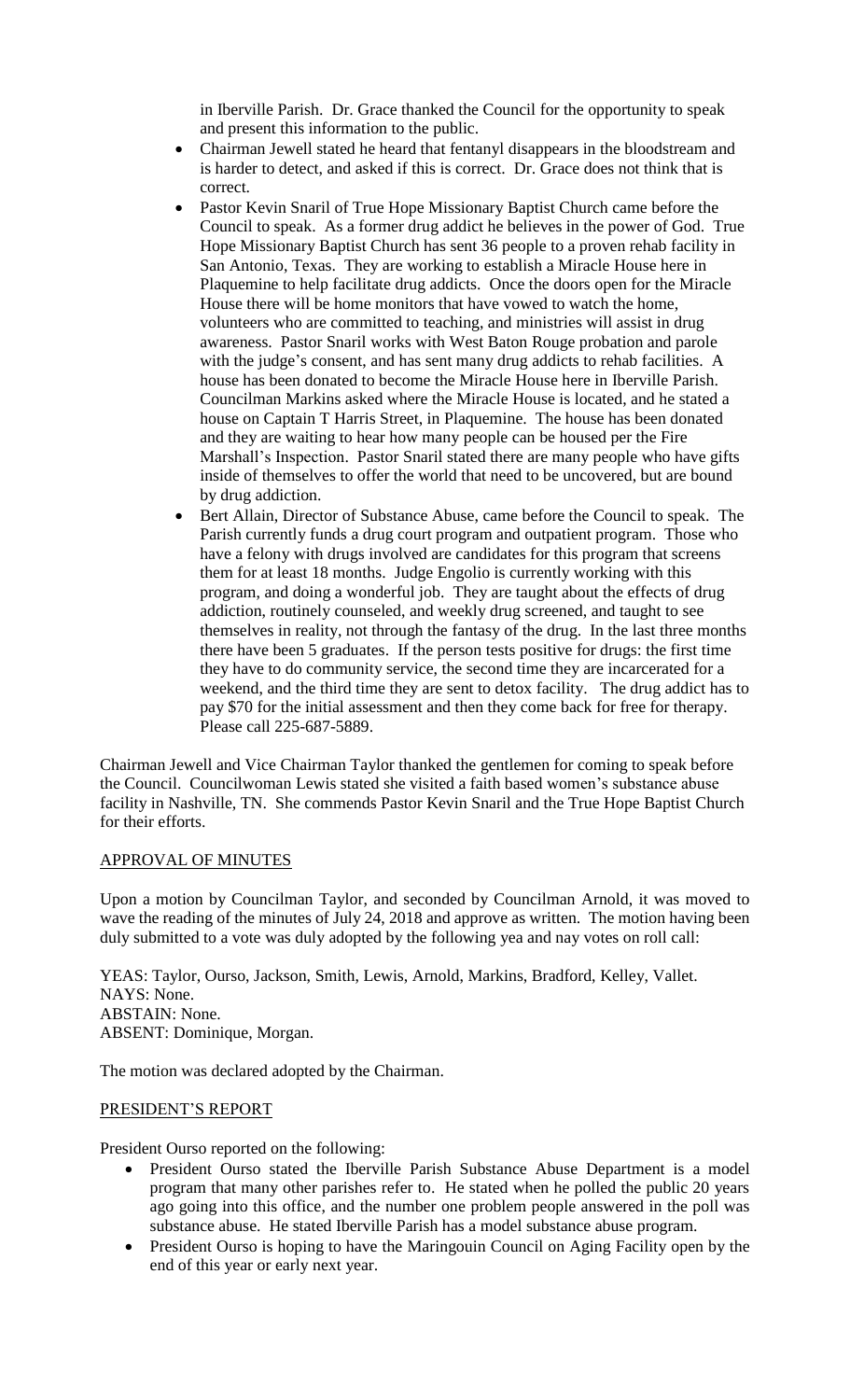- The Alligator Bayou Floodgate control structure is projected to be finalized after Labor Day. Pictures were presented to the Council of the public property on the Manchac side with yellow signs. The boat ramp is a public boat ramp that belongs to Iberville Parish. There are cameras that are monitored by gate keepers and the Office of Emergency Preparedness.
- The old National's Shopping Center has been torn down except for the portion of the building where the donut shop owner leases until December. Once his lease expires, the remaining building will be torn down.
- The shopping center behind Goodyear is in deplorable condition. Pictures were presented to the Council of its condition.
- Level Construction is wrapping up the first phase of 57 lots on Enterprise Blvd. The second phase will be around 80 lots. The homes will range between \$230,000- \$280,000. We President Ourso stated we need the growth here in Iberville Parish.
- AT&T officials have contacted Parish Engineer, Jesse Thompson, regarding a proposed wireless telecommunication tower. Mr. Thompson advised them of the 200 foot fall radius per the Iberville Parish Unified Development Code. The attorneys have contacted the Council Clerk to be placed on the Planning Commission agenda, and on the Council agenda for September to request a variance. President Ourso will not be at the September 18, 2018 Council meeting and he does not support this proposed agenda item, nor does he support granting a variance.
- The Parish has an aging population. The Parish spends far more on our aging population than what the State funds. The Parish takes care of these senior citizens through its various Council on Aging facilities. The numbers are growing at these facilities. When President Ourso started 20 years ago the Town of White Castle had a small brick house that facilitated as the Council on Aging. Mr. Danny and Marlene Cedatol own Chateau Blanc and are willing to sell an acre and a half including the entire building for \$200,000. President Ourso will not be at the September Council meeting and he is asking the Council to please consider purchasing this fine facility as the new White Castle Council on Aging Facility. He would like to introduce this an ordinance to acquire this property for September.
- Exxon Mobil pipeline repairs have been completed. Enterprise Boulevard has been reopened.
- Mr. Edward Earl Commeaux is requesting to re-designate the rear of the property as a residential development instead of commercial for Belleview Quarters. He asks the Council to please support this.
- There were two top applicants for the future IPRD Director position. President Ourso would like to introduce the future IPRD Director, Mr. Dwayne Boudreaux. Mr. Boudreaux came before the Council to thank them for this honor. He was able to tour the parks in Iberville and he has plans to form new partnerships for Iberville Parish's Parks and Recreation. His cell phone number is 225-401-5072.

# CHAMBER OF COMMERCE REPORT

Mr. Hank Grace state there nothing to report tonight.

# FINANCIAL REPORT

Finance Director, Randall Dunn is requesting a motion to introduce an ordinance to acquire the land and building located on K.C. Drive in White Castle from Danny and Marlene Cedotal for the future new White Castle Council on Aging facility.

# OLD BUSINESS

None.

# NEW BUSINESS

A) Introduction of Ordinances

The following ordinance was introduced by Mr. Songy:

1) Ordinance to abandon a portion of Public Drainage Canal identified as Canal No. W4-L9A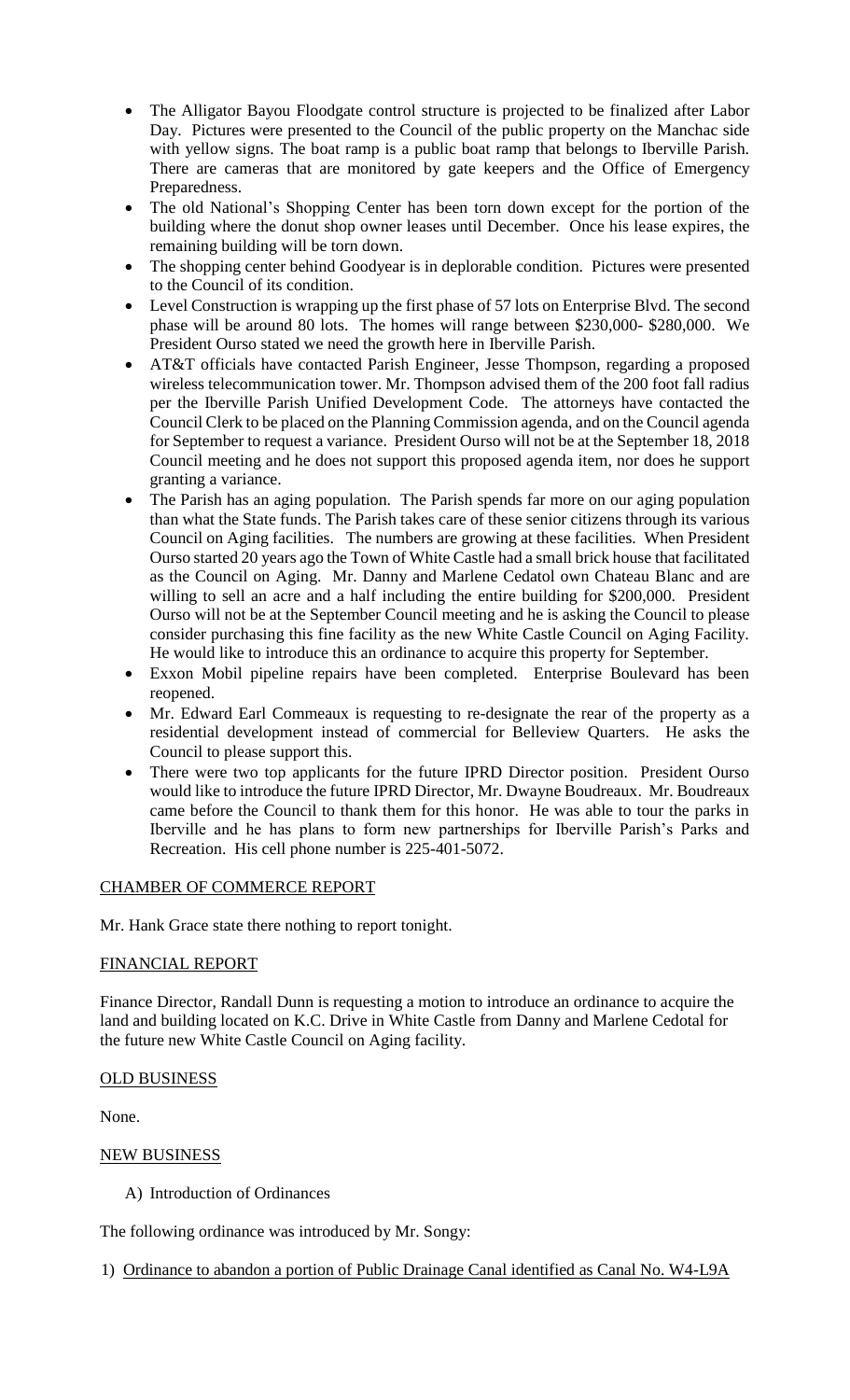Upon a motion by Councilman Smith, seconded by Councilman Bradford, it was moved that a public hearing be held on Tuesday, September 18, 2018 at 6:00 p.m. on the introduced ordinance.

The motion having been duly submitted to a vote, was duly adopted by the following yea and nay votes on roll call:

YEAS: Taylor, Ourso, Jackson, Smith, Lewis, Arnold, Markins, Bradford, Kelley, Vallet. NAYS: None. ABSTAIN: None. ABSENT: Dominique, Morgan.

The motion was declared adopted by the Chairman on August 21, 2018.

#### RESOLUTION COMMITTEE REPORT

The Resolution Committee met on Tuesday, August 21, 2018 at 6:16 p.m., followed by the roll call with the following Resolution Committee Members only in attendance: Reeves, Vallet, Arnold, Kelley, Markins.

Absent: Lewis, Jackson, Morgan, Dominique.

Councilwoman Lewis is now present during the Resolution Committee meeting.

The following resolutions were read aloud by Mr. Songy:

- A) Resolution authorizing the Parish President to submit an application for the State of Louisiana Division of Administration Community Development Local Government Assistance Program
- B) Resolution to authorize Parish President to submit an application under the Community Water Enrichment Fund (CWEF)
- C) Resolution authorizing a Cooperative Agreement Contract between the Iberville Parish Council and the Louisiana Department of Natural Resources – Atchafalaya Basin Program for the "Bayou Plaquemine Boat Landing Improvement Project

Councilman Vallet made a recommendation to forward the resolution to the regular meeting, seconded by Councilman Markins. The recommendation having been duly submitted to a vote was duly adopted by the following yea and nay votes on roll call by Resolution Committee Members only:

YEAS: Reeves, Vallet, Lewis, Arnold, Kelley, Markins. NAYS: None. ABSTAIN: None. ABSENT: Jackson, Morgan, Dominique.

The recommendation was declared adopted by the Chairman to forward this item to the regular meeting.

During the Regular Meeting:

# **RESOLUTION IPC# 2018-010**

# **RESOLUTION AUTHORIZING THE PRESIDENT TO SUBMIT AN APPLICATION FOR THE STATE OF LOUISIANA DIVISION OF ADMINISTRATION COMMUNITY DEVELOPMENT LOCAL GOVERNMENT ASSISTANCE PROGRAM**

 The following resolution was introduced by Councilman Vallet, and seconded by Councilwoman Lewis.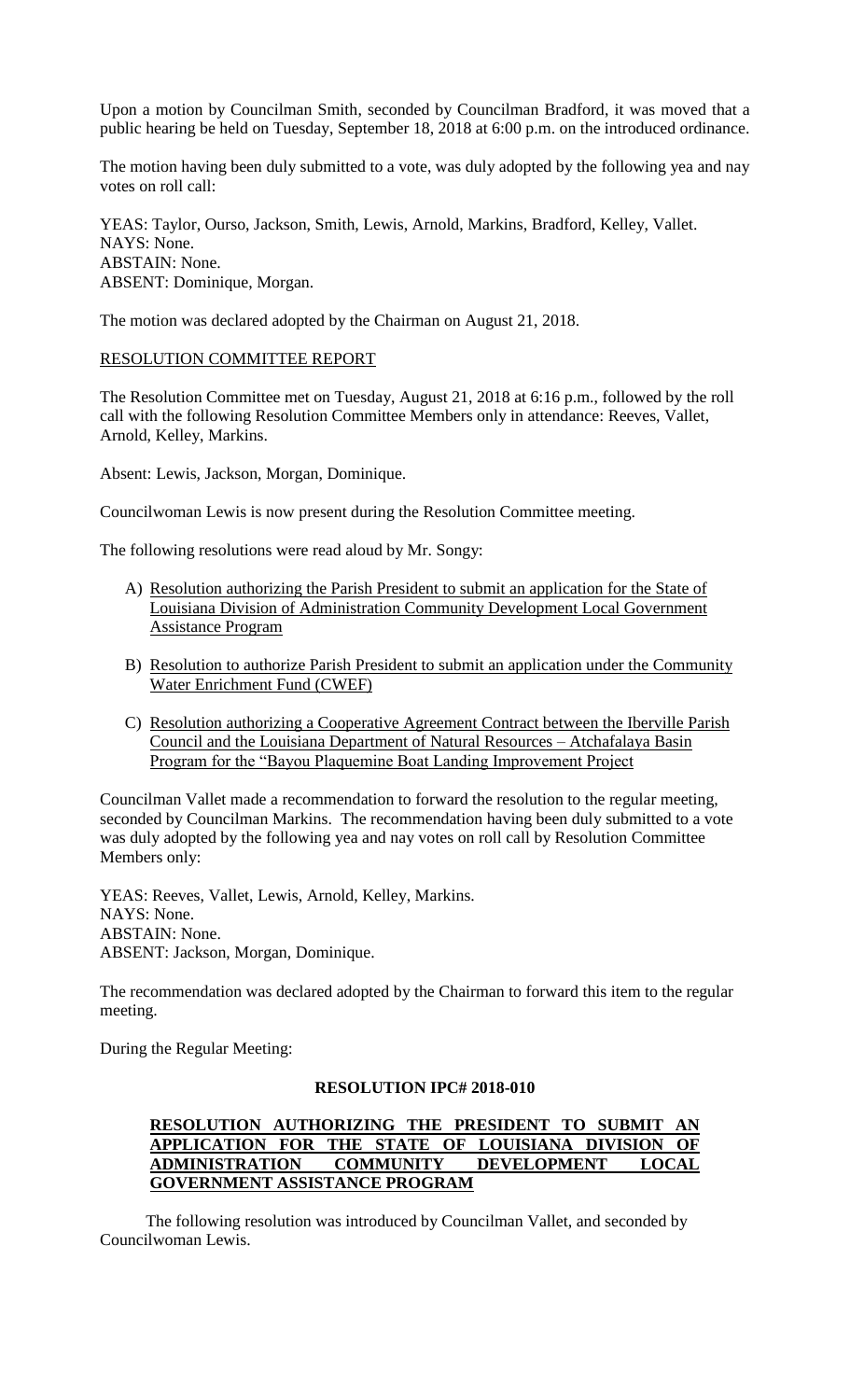WHEREAS, the Parish of Iberville has been informed that the State of Louisiana, Division of Administration, Office of Community Development will be accepting applications for FY 2018/2019 Local Government Assistance Program (LGAP);

NOW THEREFORE BE IT RESOLVED, that the President is hereby authorized to submit an LGAP Application and to execute all assurances and certifications required for the application; and,

BE IT FURTHER RESOLVED, that the President is hereby authorized to work with Pan American Engineers, LLC on the development of the LGAP Application.

The above resolution was duly adopted in regular session this  $21<sup>st</sup>$  day of August, 2018, by the following vote on roll call;

YEAS: Taylor, Ourso, Jackson, Smith, Lewis, Arnold, Markins, Bradford, Kelley, Vallet. NAYS: None. ABSTAIN: None. ABSENT: Dominique, Morgan.

The ordinance was declared adopted by the Chairman on the 21<sup>st</sup> day of August, 2018.

# **RESOLUTION IPC# 2018-011**

#### **RESOLUTION TO AUTHORIZE PARISH PRESIDENT TO SUBMIT AN APPLICATION UNDER THE COMMUNITY WATER ENRICHMENT FUND (CWEF)**

 The following resolution was introduced by Councilman Vallet, and seconded by Councilwoman Lewis.

WHEREAS, the Iberville Parish Council has been informed by the State of Louisiana, Division of Administration, that under the Community Water Enrichment Fund (CWEF), which was authorized in the 2008 Regular Legislative Session under House Bill 926 (Act 513), provided funds for local governments to utilize for rehabilitation, improvement, and construction projects for community water systems to provide safe and clean drinking water; and,

NOW THEREFORE BE IT RESOLVED, that the President is hereby authorized to submit an Application under the Community Water Enrichment Fund (CWEF) and he is hereby authorized to execute all assurances and certifications required for submission of the application; and,

The above resolution was duly adopted in regular session this  $21<sup>st</sup>$  day of August, 2018, by the following vote on roll call;

YEAS: Taylor, Ourso, Jackson, Smith, Lewis, Arnold, Markins, Bradford, Kelley, Vallet. NAYS: None. ABSTAIN: None. ABSENT: Dominique, Morgan.

The ordinance was declared adopted by the Chairman on the 21<sup>st</sup> day of August, 2018.

# **RESOLUTION IPC# 2018-012**

# **RESOLUTION AUTHORIZING A COOPERATIVE AGREEMENT CONTRACT BETWEEN THE IBERVILLE PARISH COUNCIL AND THE LOUISIANA DEPARTMENT OF NATURAL RESOURCES – ATCHAFALAYA BASIN PROGRAM FOR THE "BAYOU PLAQUEMINE BOAT LANDING IMPROVEMENT PROJECT"**

 The following resolution was introduced by Councilman Vallet, and seconded by Councilwoman Lewis.

 WHEREAS, Bayou Plaquemine located in Iberville Parish, Louisiana is an important natural and historic state waterway flowing between the Mississippi River and the Atchafalaya Basin;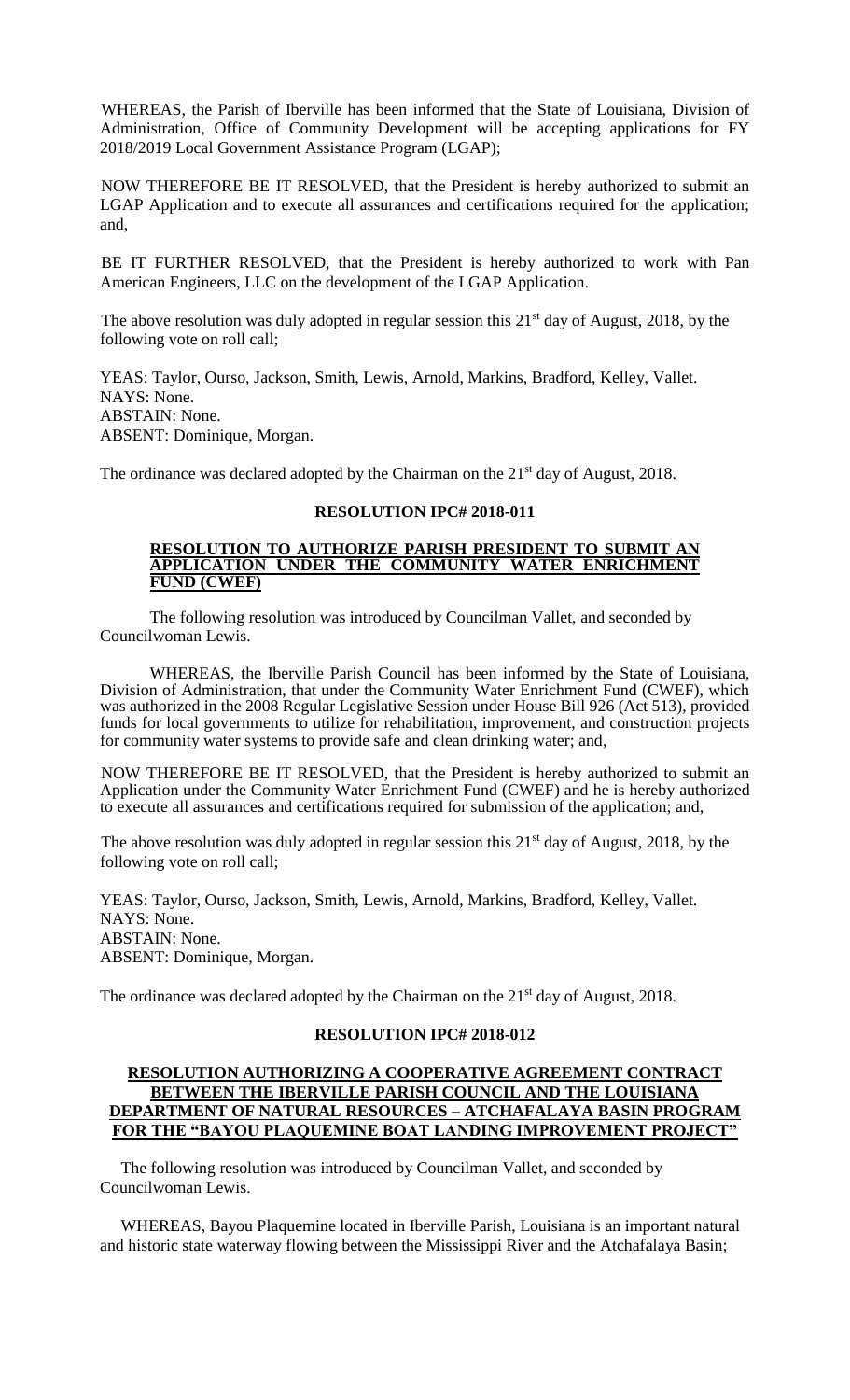WHEREAS, Bayou Plaquemine is an inland state waterway connected to the Gulf Intracoastal Waterway, which provides access into the Atchafalaya Basin and further south to coastal waters and the Gulf of Mexico;

 WHEREAS, the Iberville Parish Council and the City of Plaquemine have implemented numerous projects to improve the water quality and the aesthetical value of Bayou Plaquemine;

 WHEREAS, the Louisiana Department of Environmental Quality recently assessed the water quality status of Bayou Plaquemine and have reported the water quality to be fully supporting of all designated public uses;

 WHEREAS, public interest for access into Bayou Plaquemine for boating, fishing, hunting, eco-tourism, and other forms of outdoor activities are increasing;

 WHEREAS, the Atchafalaya Basin Program approved the Bayou Plaquemine Boat Landing Improvement Project nominated by public stakeholders and have dedicated \$500,000 State Funds requiring 10% local in-kind matching funds for the project.

 WHEREAS, pursuant to Act No. 570 of the 2018 Regular Legislative Session, the Atchafalaya Basin Program will be transferred to the Louisiana Coastal Protection and Restoration Authority;

 NOW THEREFORE, be it resolved that the Iberville Parish Council does hereby support the Bayou Plaquemine Boat Landing Improvement Project and authorize the Parish President to enter into a Cooperative Agreement Contract and Scope of Services with the State to implement the project.

The above resolution was duly adopted in regular session this  $21<sup>st</sup>$  day of August, 2018, by the following vote on roll call;

YEAS: Taylor, Ourso, Jackson, Smith, Lewis, Arnold, Markins, Bradford, Kelley, Vallet. NAYS: None. ABSTAIN: None. ABSENT: Dominique, Morgan.

The ordinance was declared adopted by the Chairman on the 21<sup>st</sup> day of August, 2018.

#### ADDENDUM

Upon a motion by Councilman Ourso, and seconded by Councilman Taylor, it was moved to go into addendum. The motion having been duly submitted to a vote was duly adopted by the following yea and nay votes on roll call:

YEAS: Taylor, Ourso, Jackson, Smith, Lewis, Arnold, Markins, Bradford, Kelley, Vallet. NAYS: None. ABSTAIN: None. ABSENT: Dominique, Morgan. The motion was declared adopted by the Chairman.

#### **MOTION TO AUTHORIZE THE PARISH PRESIDENT TO INTRODUCE AN ORDINANCE TO ACQUIRE PROPERTY LOCATED AT 34625 K.C. DRIVE, WHITE CASTLE, LA FOR A COUNCIL ON AGING FACILITY AND TO AMEND THE 2018 OPERATING BUDGET FOR THE PURCHASE OF THE PROPERTY**

Upon a motion by Councilman Ourso, and seconded by Councilman Taylor, it was moved to authorize the Parish President to introduce an ordinance to acquire property located at 34625 K.C. Drive, White Castle, LA for a Council on Aging Facility and to amend the 2018 Operating Budget for the purchase of the property. The motion having been duly submitted to a vote was duly adopted by the following yea and nay votes on roll call:

YEAS: Ourso, Jackson, Smith, Lewis, Arnold, Markins, Bradford, Kelley, Vallet. NAYS: None.